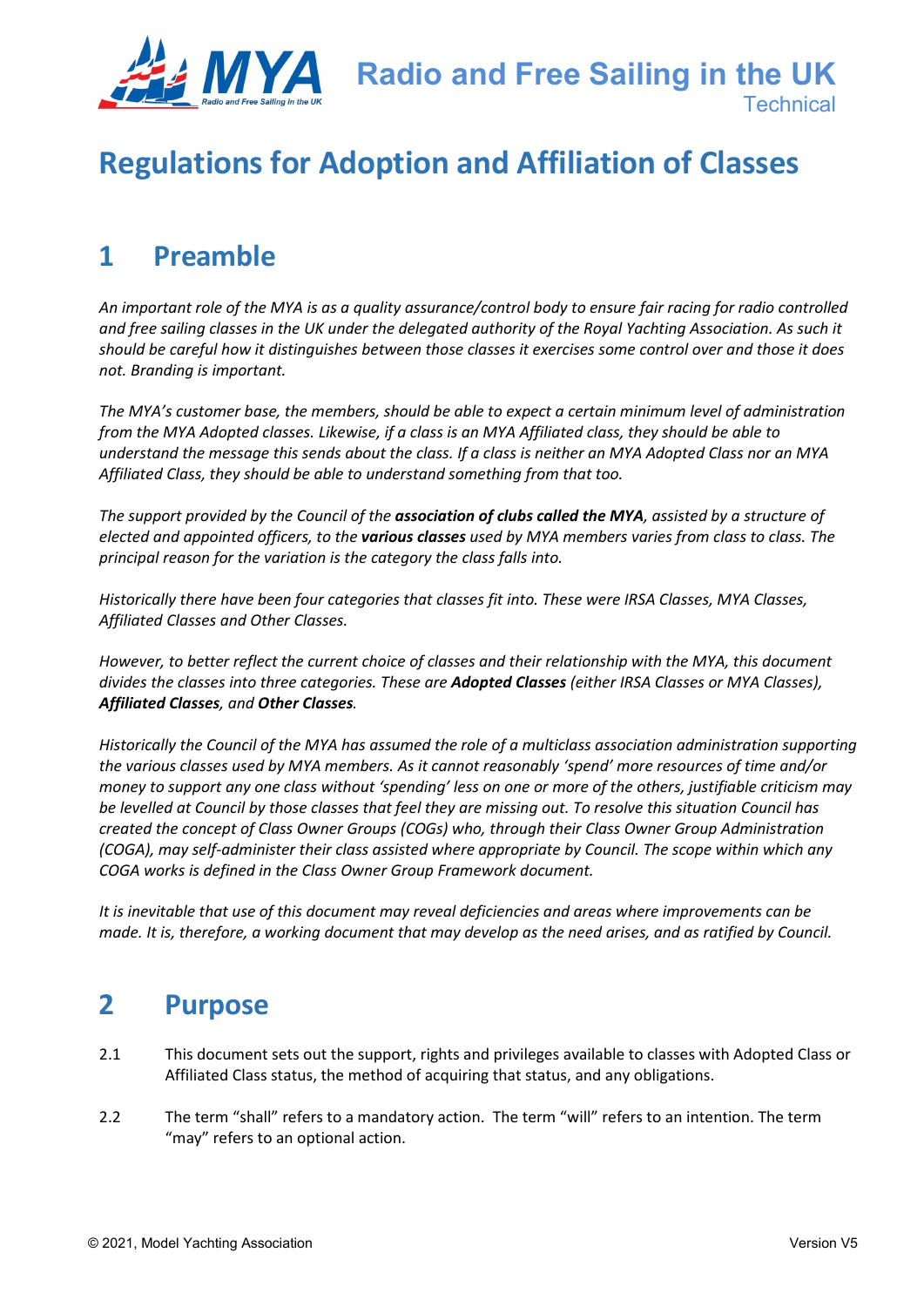

**Radio and Free Sailing in the UK Technical** 

# **3 Abbreviations**

- 3.1 Abbreviations used are as follows:
	- ACA Affiliated Class Association, an NCA that is affiliated to the MYA
	- AGM Annual General Meeting
	- COG Class Owner Group
	- COGA Class Owner Group Administration
	- Council Council of the MYA which may be assisted by a structure of elected and appointed officers
	- ICA International Class Association
	- IRSA International Radio Sailing Association
	- MYA Association of club known as the Model Yachting Association
	- NCA National Class Association, for an Affiliated class may be known as an ACA
	- NC National Championship
	- RYA Royal Yachting Association
	- SSIs Standard Sailing Instructions
	- WS World Sailing
	- YB MYA Yearbook

## **4 Categories of Class**

4.1 From a Council perspective there are three categories of class: Adopted Classes, Affiliated Classes and Other Classes. Classes in the first two categories are listed in Appendix I.

#### 4.2 **Adopted Classes**

This category comprises those classes that are adopted by the MYA. This process may have been a very informal one in the past. Now, this process is described in Article 6 and requires the class to meet certain requirements. Retention of Adopted status requires maintenance of certain requirements, Article 9. There are two sub-groups of Adopted Class: IRSA Classes and MYA Classes.

#### 4.2.1 **Sub-group of Adopted Class - IRSA Classes**

This sub-group of classes have class rules that are under the ultimate authority of the IRSA. Their authority may be partly delegated to an ICA specific to that class which administers the class internationally. ICAs are required to obtain IRSA ratification of class rule interpretations and class rules changes. It may be that not all IRSA Classes may be adopted by the MYA.

#### 4.2.2 **Sub-group of Adopted Class - MYA Classes.**

This sub-group of classes have class rules that are under the ultimate authority of the MYA. Their authority may be partly delegated to a COGA or a NCA specific to that class which administers the class nationally. COGAs and NCAs are required to obtain MYA ratification of class rule interpretations and class rules changes.

#### 4.3 **Affiliated Classes**

This category comprises those classes that have affiliated to the MYA. This process is described in Article 7 and the class is required to meet and maintain certain obligations as described in Article 8. Retention of Affiliated status requires maintenance of certain requirements, Article 9.

#### 4.4 **Other Classes**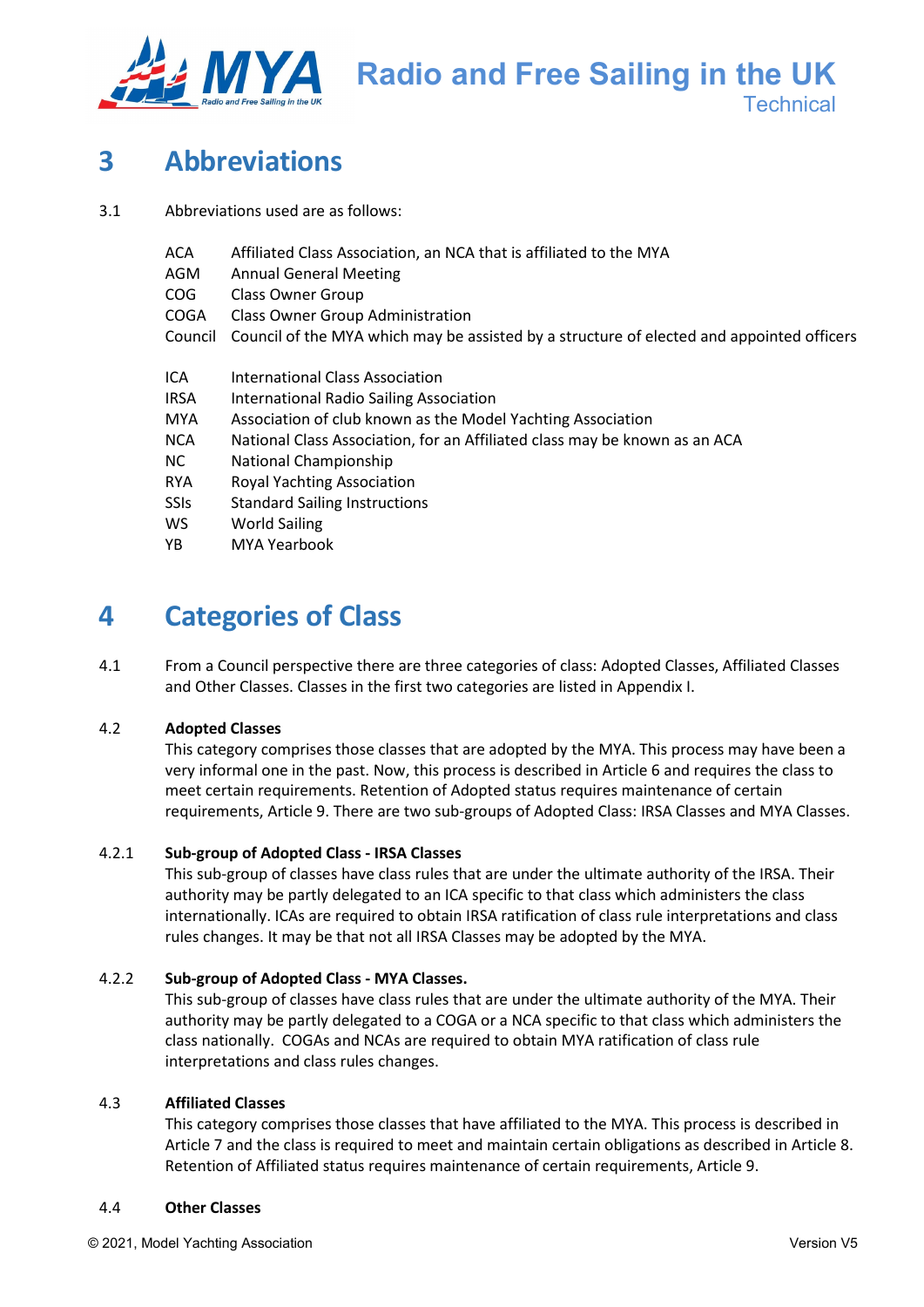

This category comprises those classes that have no connection with the MYA other than that members of MYA clubs may own and race them within MYA clubs.

# **5 What the MYA provides for each class**

- 5.1 The support, rights and privileges available are listed here. It is not an exhaustive list and may amended as required.
- 5.2 The purpose of the list is to define clearly what classes, their COGAs and their NCAs, in each category can expect to receive from Council.

| <b>Support, rights &amp; privileges</b>    | <b>Adopted</b> | <b>Affiliated</b> | <b>Other</b>   |
|--------------------------------------------|----------------|-------------------|----------------|
|                                            |                |                   |                |
| <b>Events</b>                              |                |                   |                |
| May hold MYA NC (with MYA SSIs)            | Yes            | Yes               | No             |
| Class championship (if not using MYA SSIs) | No.            | Yes               |                |
| Major events using MYA SSIs                | <b>Yes</b>     |                   |                |
| <b>Publicity</b>                           |                |                   |                |
| Class info on website & in YB              | Yes            | Yes               | <b>No</b>      |
| Open events listed on website & in YB      | Yes            | Yes               | No             |
| Class champions listed in YB               | Yes            | Yes               | No             |
| Presence on MYA exhibition space           | Yes            | Yes               | No.            |
| Use of MYA logo and name for publicity     | Yes            | Yes               | No.            |
| <b>Administration</b>                      |                |                   |                |
| MYA/NCA Memorandum of Agreement            |                | Yes               | No             |
| Ranking list/rules admin by MYA            | Yes            | No                | No             |
| COGA funded by MYA                         | Yes            | No.               | No.            |
| MYA Class rules administered by MYA        | <b>Yes</b>     |                   |                |
| IRSA Class rules administered by IRSA      | Yes            |                   |                |
| Class rules interpretations by MYA/IRSA    | Yes            |                   |                |
| Q&A's on website                           | <b>Yes</b>     | No                | N <sub>o</sub> |
| Class measurer training by COGA/MYA        | Yes            | No                | No             |
| Measurement by RYA/MYA measurers           | Yes            |                   |                |
| Representation to ICA by MYA               | Yes            | No                | No             |

5.3 The functions carried out by Council are described in more detail in Appendix II.

## **6 Procedure for acquiring Adopted Status**

6.1 A COGA or NCA applying for, or considering applying for, Adopted status shall take active steps to prevent its class being described in any media as "National", "MYA" or "MYA Adopted" before such status has been conferred.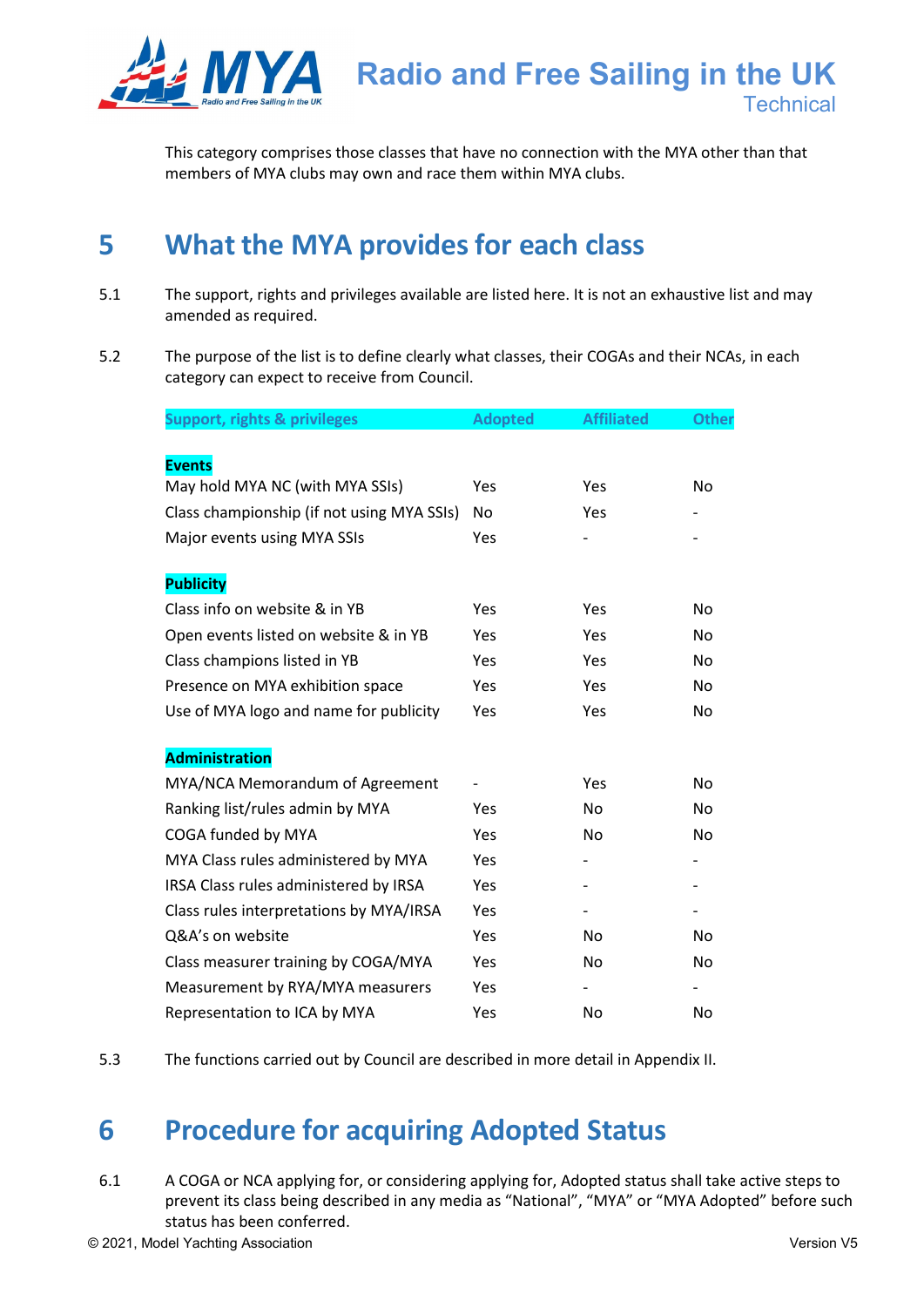

**Radio and Free Sailing in the UK Technical** 

#### 6.2 In order to be Adopted a class shall have:

- (i) A recommendation from at least four MYA member clubs.
- (ii) A majority vote of Council in favour.
- (iii) An active COGA or NCA which may be the MYA.
- (iv) In the case of an NCA, a constitution passed by a pre-existing NCA and approved by Council.
- (v) A set of class rules: Based on the Equipment Rules of Sailing and conforming to the WS Standard Class Rules format, the WS Advertising Code and approved by the MYA Technical Officer.
- (vi) In the case of an NCA, procedures prescribed in its class rules, NCA regulations, or NCA constitution, for Class Rule interpretations and for class rule amendments both of which shall be approved either by the IRSA or by the Council as appropriate.
- (vii) Demonstrated, either by confirmation from the recommending clubs or a listing of registered boat owners, that it is "actively racing" in at least six clubs which are from at least three MYA Districts with at least fifty boats in total.
- (viii) A maximum draught limit restricted to no more than 700mm.
- 6.3 Council, when considering a class which serves a unique aspect of sailing, may waive the requirements of Article 6.2.

## **7 Procedure for acquiring Affiliated Status**

- 7.1 An NCA applying for, or considering applying for, Affiliated status shall take active steps to prevent its class being described in any media as "Affiliated", "MYA" or "MYA Affiliated" before such status has been conferred.
- 7.2 In order to be Affiliated a class shall have:
	- (i) Recommendation from at least four MYA member clubs.
	- (ii) A majority vote of Council in favour.
	- (iii) An active NCA.
	- (iv) A constitution passed by a pre-existing NCA and approved by Council.
	- (v) A set of class rules.
	- (vi) Procedures prescribed in its class rules, NCA regulations, or NCA constitution, for Class Rule interpretations and for class rule amendments that are fully independent of Council.
	- (vii) Demonstrated, either by confirmation from recommending clubs or a listing of registered boat owners, that it is "actively racing" in at least six clubs which are from at least three MYA Districts with at least fifty boats in total.
	- (viii) A maximum draught limit restricted to no more than 700mm.
- 7.3 Council, when considering a class which serves a unique aspect of sailing, may waive the requirements of Article 7.2.

## **8 Obligations of an Affiliated Class**

- 8.1 An Affiliated Class shall:
	- (i) Encourage all its members to become MYA Members. This will be achieved by NCA members either joining an established MYA club or by forming a new MYA club under appropriate MYA regulations.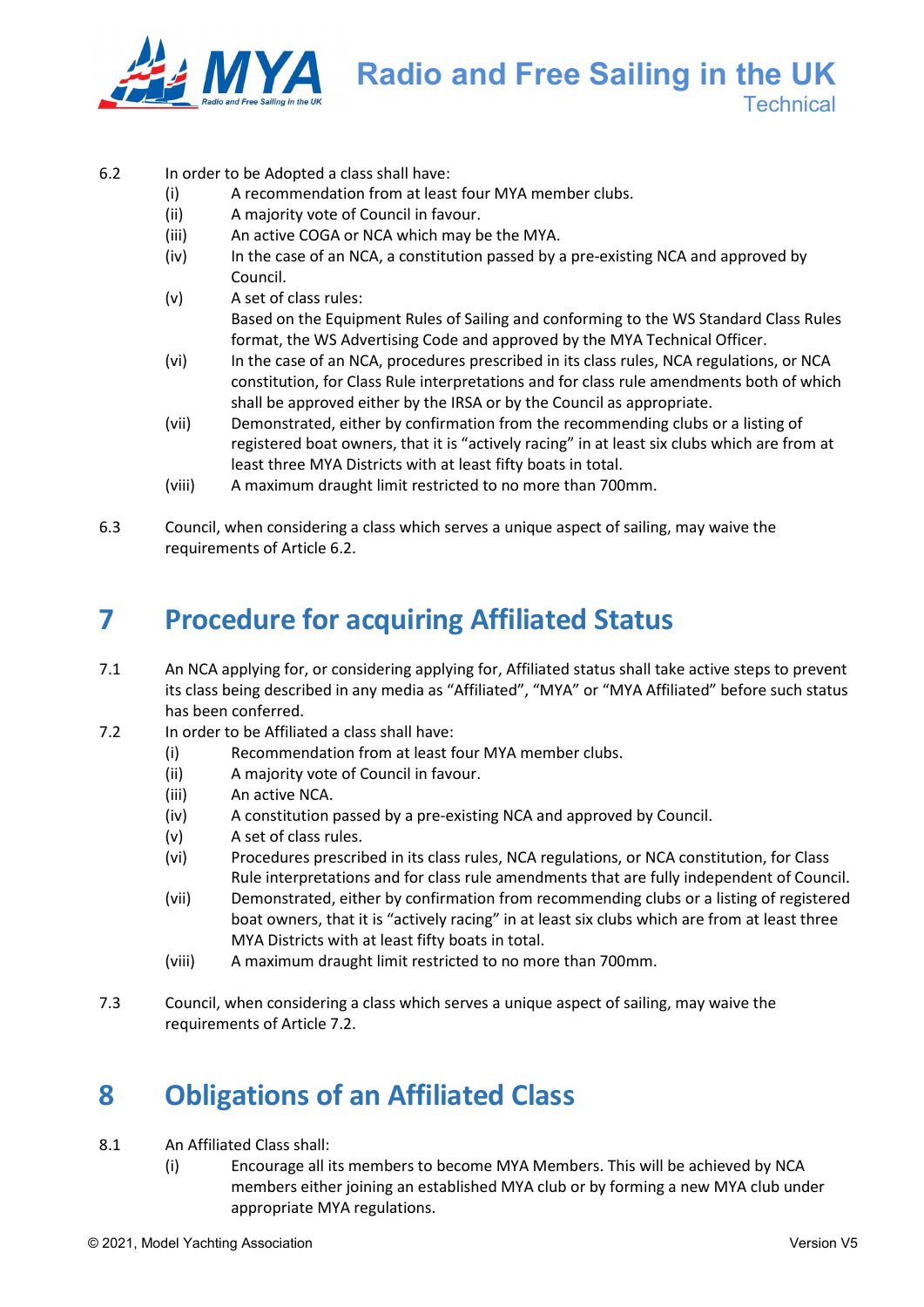

- (ii) Submit annually to the MYA AGM details of the NCA membership and the numbers of MYA Members within that membership to the MYA.
- (iii) Have NCA Officers who shall be MYA Members.
- (iv) Run the annual Class National Championship event in accordance with MYA regulations for National Championships and using the MYA SSIs.
- (v) Promote and publicise the activities of the MYA and its membership.
- (vi) Follow the general principles of MYA racing and sailing procedure to maintain a consistent approach throughout the sport.

## **9 Withdrawal of Adopted or Affiliated Status**

- 9.1 Council shall periodically review the existing Adopted Classes and Affiliated Classes and, where the class fails to meet the criteria in 9.3 and 9.4, withdraw the class status.
- 9.2 Council shall give notice to clubs and the COGA or NCA and give them time to respond before withdrawing the class status.
- 9.3 The following table indicates the support a class shall have reduced to before Council shall withdraw the class status.

| <b>Free Construction Classes (Anybody can build)</b>    | <b>Remote Control</b> | <b>Free Sailing</b> |
|---------------------------------------------------------|-----------------------|---------------------|
| Number of Clubs                                         | 3                     | 3                   |
| Three Year Average of NC Entries                        | 10                    | 10                  |
|                                                         |                       |                     |
|                                                         |                       |                     |
| <b>Limited Construction Classes (Licensed builders)</b> | <b>Remote Control</b> | <b>Free Sailing</b> |
| Number of Clubs                                         | 3                     | 3                   |

- 9.4 Additionally Council may withdraw the class status from any class for any reason considered appropriate. In particular it may withdraw the class status if:
	- (i) The class is not giving true national class racing i.e. there are insufficient entries or represented clubs at major events.
	- (ii) The number of yachts being built is small.
	- (iii) The MYA's income from the class activities or other sources is insufficient to compensate for the work Council carries out.

### **10 Amendment of this document**

10.1 Amendment of this document is by a simple majority of the Council.

END

Replaces Rules & Recommendations for Adoption & Control of National Classes, 1993. Ratified by MYA Council February 2021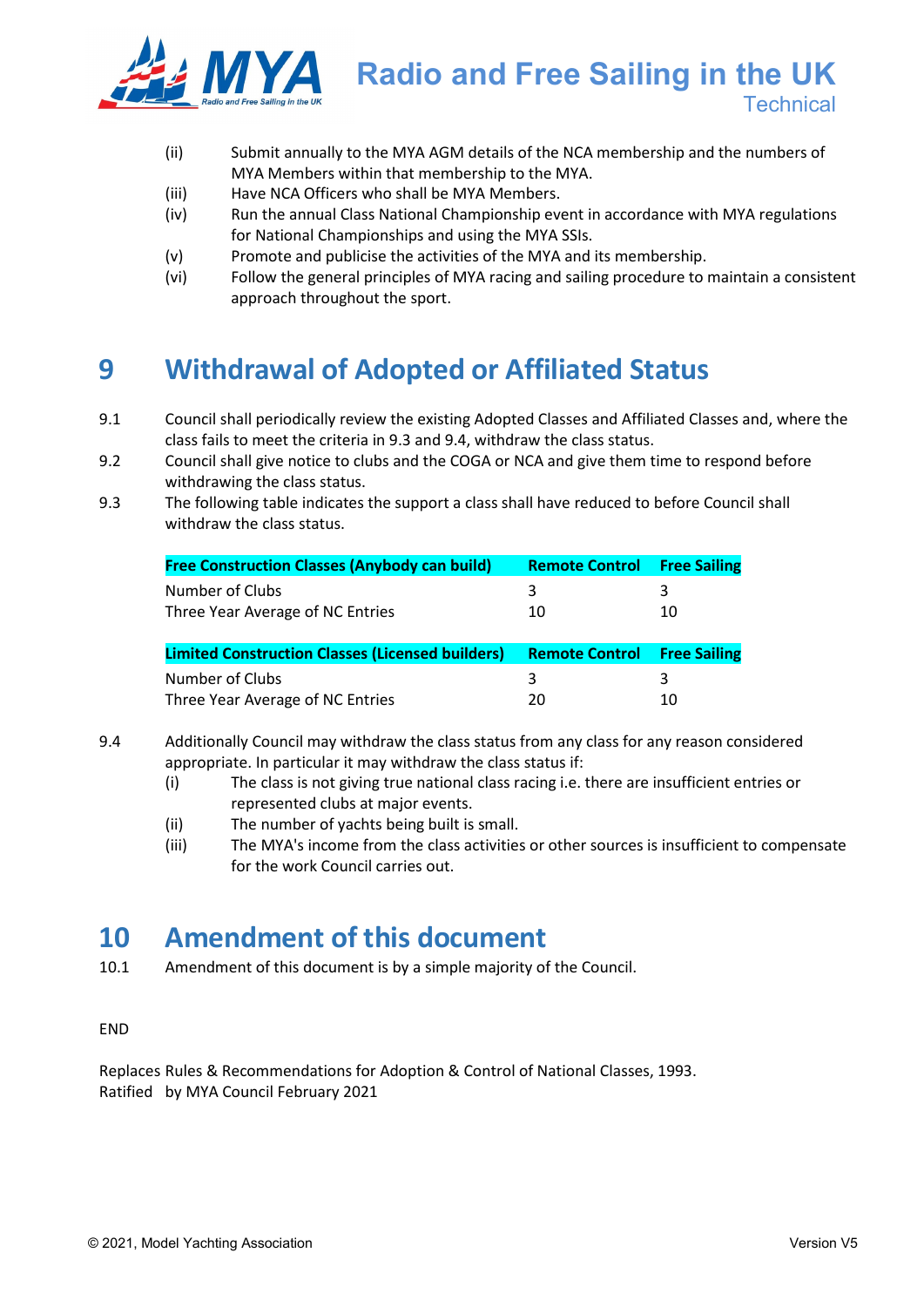

# **Appendix I**

### **1 Adopted Class Category**

#### **1.1 IRSA Classes**

- (i) IOM
- (ii) Marblehead
- (iii) Ten Rater
- (iv) A Class

#### **1.2 MYA Classes**

- (i) 36"
- (ii) 6 Metre
- (iii) FS 36"
- (iv) FS Marblehead
- (v) FS A Class

### **2 Affiliated Class Category (January 2021)**

#### **2.1 Classes**

- (i) DF 65
- (ii) DF95
- (iii) Footy
- (iv) RG65

end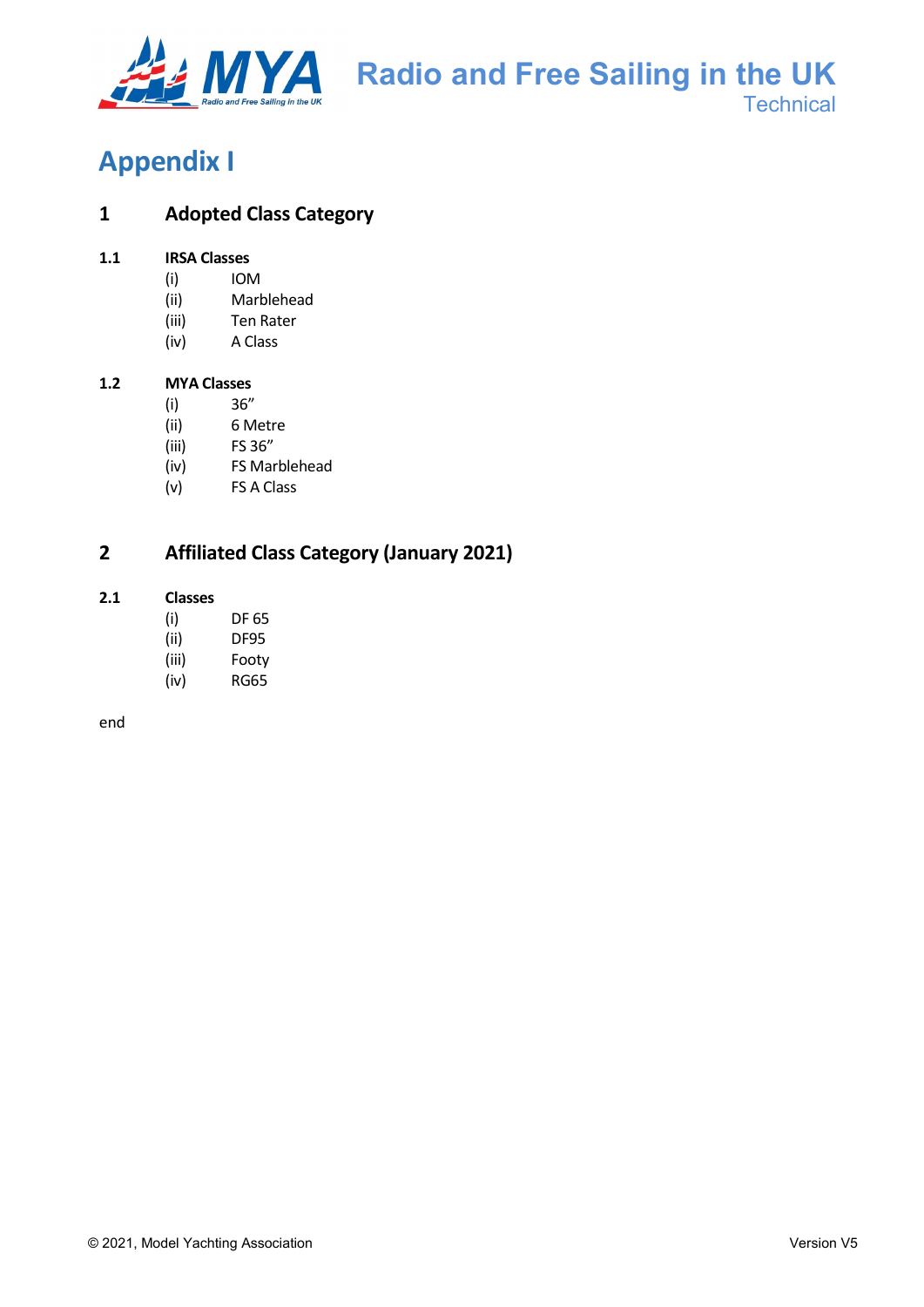

**Radio and Free Sailing in the UK Technical** 

# **Appendix II**

### **1 Adopted IRSA Classes**

#### **1.1 Council role for Adopted IRSA Classes in communication with IRSA**

- (i) Conduit to IRSA for Class rule proposals
- (ii) Conduit from IRSA to MYA member class owners
- (iii) Entry of sailors to IRSA International Events
- (iv) Provide information such as numbers of registered owners, certified boats, etc.
- (v) Nominate individuals for election to IRSA positions

#### **1.2 Council role for Adopted IRSA Classes**

- (i) Provide agreed financial and administration support for the administration of the class within
- the UK either directly or via a COGA.
- (ii) Provide fair racing structure (SSIs, management, etc.)
- (iii) Provide route for certification
- (iv) Provide route for MYA members to enter restricted entry events
- (v) Support the COGA to promote the sailing of these classes

#### **1.3 Practical implementation of the above**

- (i) Maintenance of a Ranking System where appropriate
- (ii) MYA National Championship
- (iii) Measurement & Certification process including technical support
- (iv) Provision for and support of COGA
- (v) Inclusion of class information on the MYA website, Yearbook, etc.

### **2 Adopted MYA Classes**

#### **2.1 Council role for Adopted MYA Classes**

- (i) Approve and maintain class rules
- (ii) Collate administrative information such as registered owners, certified boats etc.
- (iii) Provide agreed financial and administration support for the administration of the class
- (iv) Provide fair racing structure (SSIs, management, etc.)
- (v) Provide route for certification
- (vi) Promote the sailing of these classes

#### **2.2 Practical implementation of the above**

- (i) MYA National Championship
- (ii) Class racing series (6M series etc.)
- (iii) Measurement & Certification process including technical support
- (iv) Provision for and support of COGA
- (v) Inclusion of class information on the MYA website, Yearbook, etc.

### **3 Affiliated Classes**

#### **3.1 Council role for Affiliated MYA Classes**

(i) Provide fair racing structure (SSIs, management, etc.)

#### **3.2 Practical implementation of the above**

- (i) MYA National Championship
- (ii) Inclusion of class information on the MYA website, Yearbook, etc.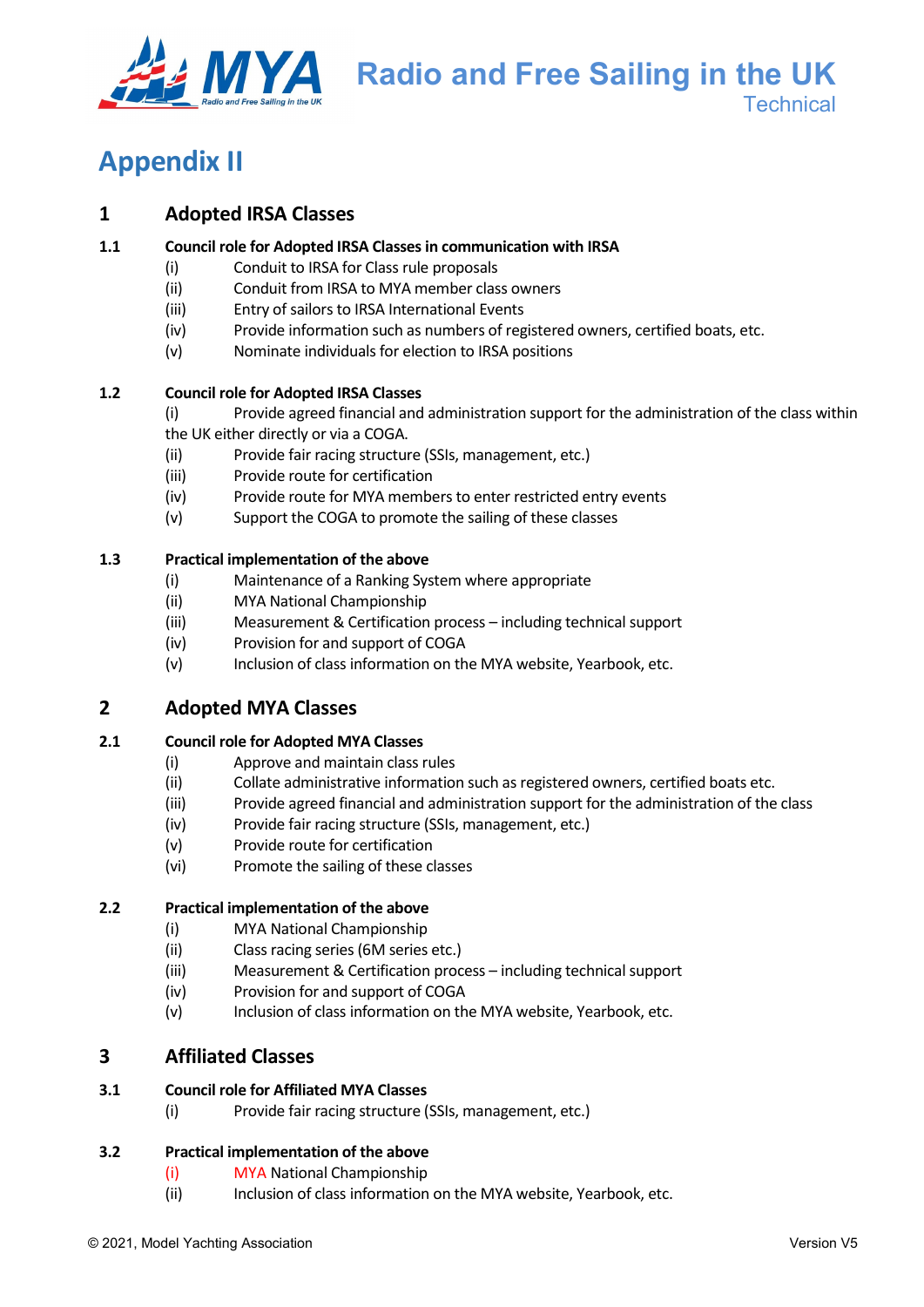

### **4 Other Classes**

#### **4.1 Council role for Other Classes**

(i) None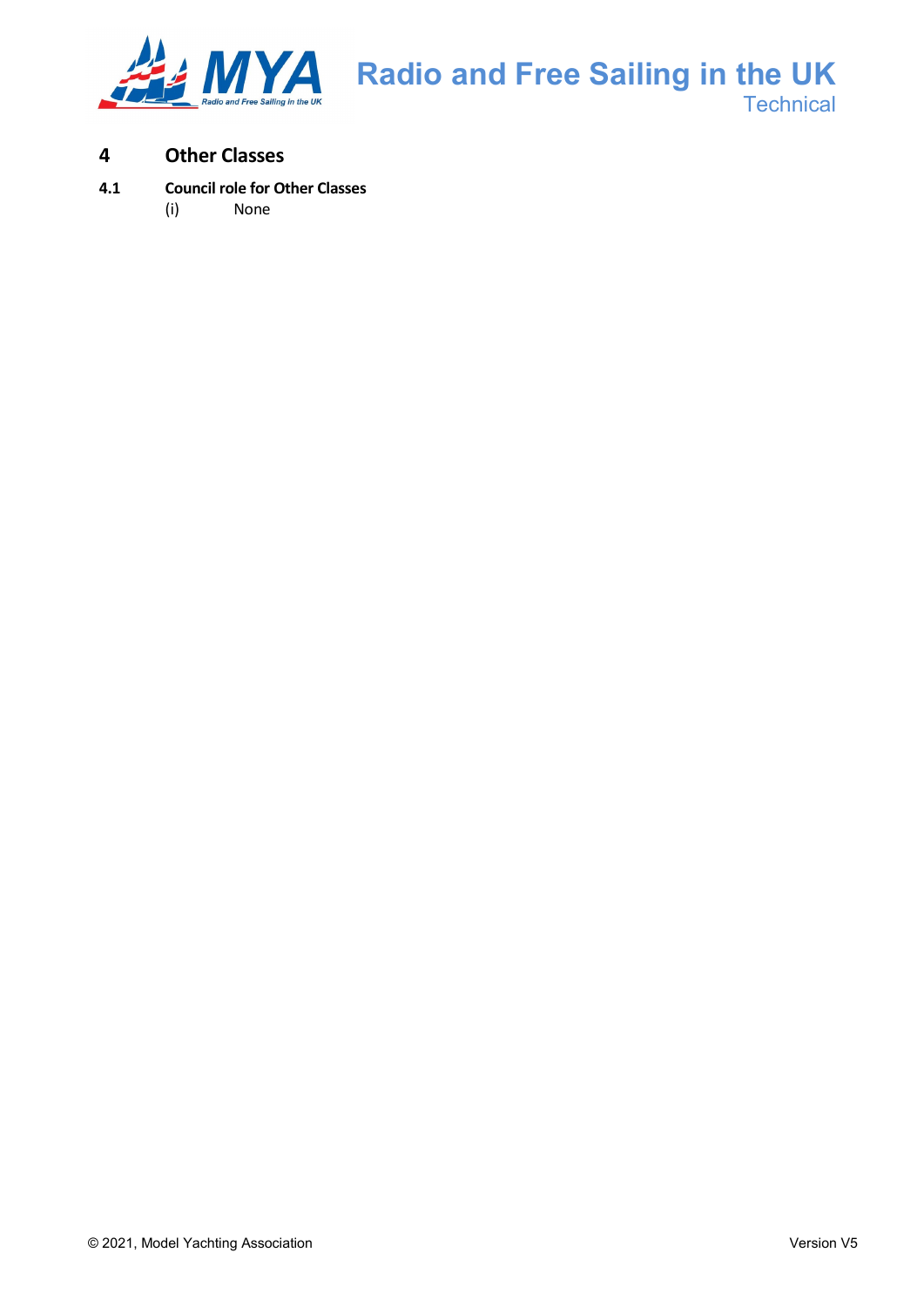

### *Rules and Recommendations for Adoption and Control of National Classes*

*1993 document with spelling, punctuation corrected – included here for information.*

#### **1 Purpose**

1.1 National Status (NS) gives formal recognition that the class gives good racing and is well spread nationally.

#### **2 Types of National Classes**

2.1 Each National Class shall be placed in one of the following categories.

#### 2.1.1 FREE CONSTRUCTION

(a) Construction is free and no licence is necessary to become a builder.

#### 2.1.2 LIMITED CONSTRUCTION

- (a) Manufacture of hulls and equipment is based on a limited number of builders licensed by the MYA.
- (b) The MYA holds the copyright of each class. This may have been handed over to the MYA, or leased to the MYA whilst the class holds NS (no leasing fee being charged).
- (c) A building fee may be charged on each yacht when it is built. This is a one-time only charge, the benefits of which are divided between the designer, the National Class Owners' Association (NCOA) if one exists, and the MYA.

#### 2.1.3 SERIES CONSTRUCTION

- (a) The manufacture of hulls and equipment is based on one or a strictly limited number of builders using mass production systems and techniques. It is a class built to the tightest reasonable tolerances having good quality controls to ensure similarity of the yachts.
- (b) The copyright may continue to be owned by the designer or principal builder.
- (c) The MYA shall receive a building fee. This is a one-time only charge, the benefits of which are divided between the designer, if not separately arranged, the NCOA and the MYA.
- (d) The class rules may only be changed with the prior approval of the principal builder, the NCOA if one exists, and the MYA.
- (e) The supply of ancillary equipment may be controlled and available only from a restricted number of suppliers.

#### **3 Procedure for Conferring National Status**

- 3.1 NS shall be conferred on a class of yachts only by a majority vote of the MYA Council.
- 3.2 (a) Council is responsible for examining the plans, building controls, specification and methods of checking that the yachts conform to the controls. The master copy of the written specification, rules and other descriptive material shall be in English.
	- (b) Council shall check the constitution of the NCOA if one exists.
	- (c) There shall be a formal written agreement between the MYA and the copyright owner setting out the rights of each party, particularly those concerning changes to class rules, plans and specification and any financial arrangements.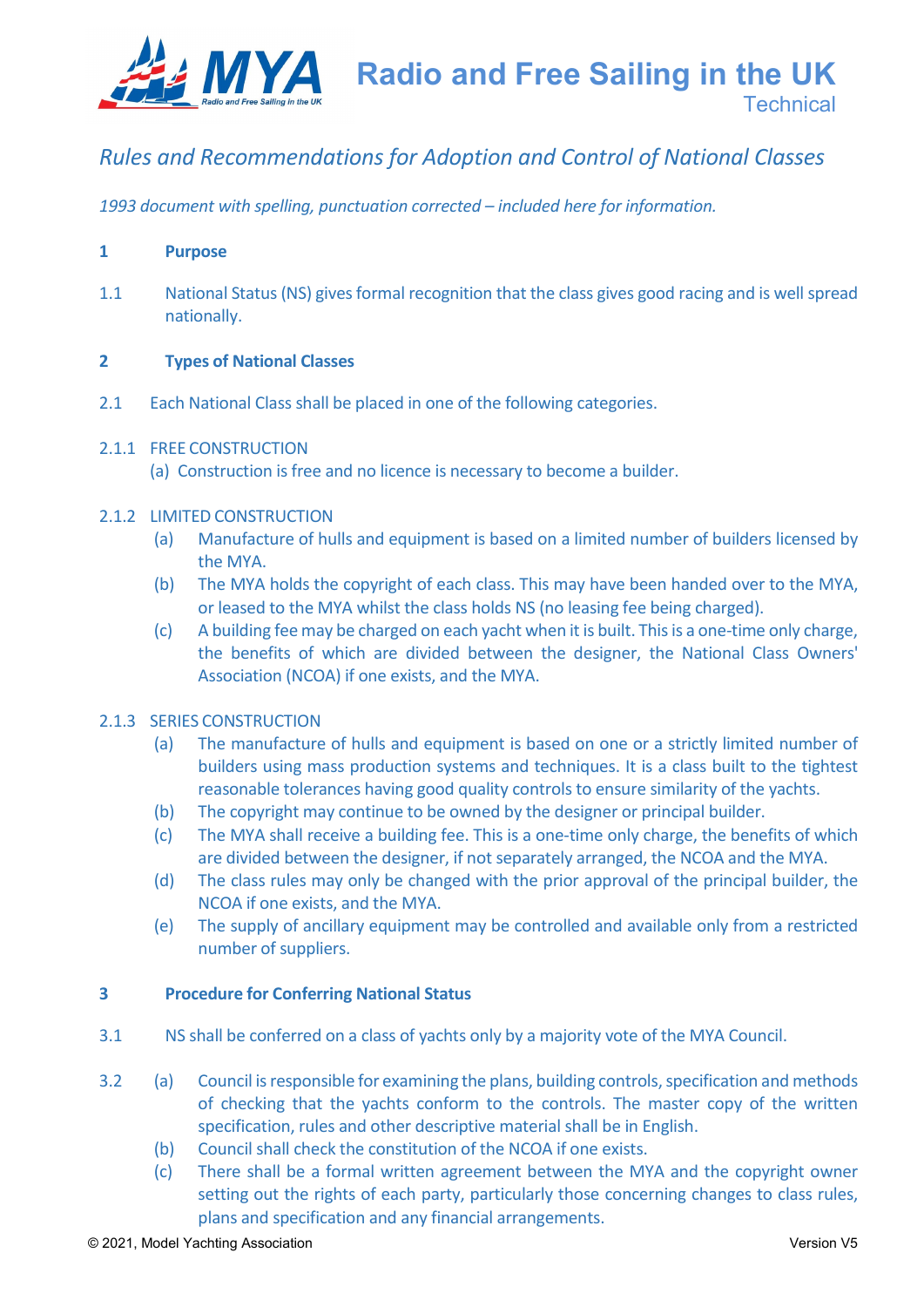

3.3 No limit shall be placed on the number of classes given NS.

#### **4 Conditions**

- 4.1 A class may be considered for NS if at least four clubs, after consultation with the NCOA if one exists, recommend adoption on the basis of having raced the class in their own clubs. The clubs recommending the adoption shall give evidence to the MYA regarding the number of yachts registered in the class in their clubs, the number of yachts built in recent years and the number of owners regularly racing the class, in order to show the class strength.
- 4.2 A new class may be initiated or adopted by Council and granted NS provided there is, in the opinion of Council, a need for the class and that it meets all other conditions.
- 4.3 A new class shall have adequate sailing qualities to give satisfaction in racing.
- 4.4 A new class shall not be adopted if it is considered that it may adversely affect an existing National Class, provided that the latter has proved itself to be of sufficient vitality. The deciding factor shall be whether or not in the opinion of council the adoption of the new class may lead to more or better racing.
- 4.5 Classes considering applying for NS, or those under consideration for NS, shall take active steps to prevent the class being described in the media as 'National' before such title has been conferred by the MYA.
- 4.6 Before granting NS Council shall be satisfied that the class:
	- (a) is sailed in several clubs (see following table)
	- (b) gives good racing and that its spread is not entirely due to its price and its popularity for activities other than racing.
	- (c) is capable of being well administered nationally either by the MYA or by its own NCOA.
	- (d) where appropriate, has building specifications and controls of a high standard.
	- (e) has a high standard of measurement.
- 4.7 The following table indicates the minimum support a class shall have achieved before consideration for NS.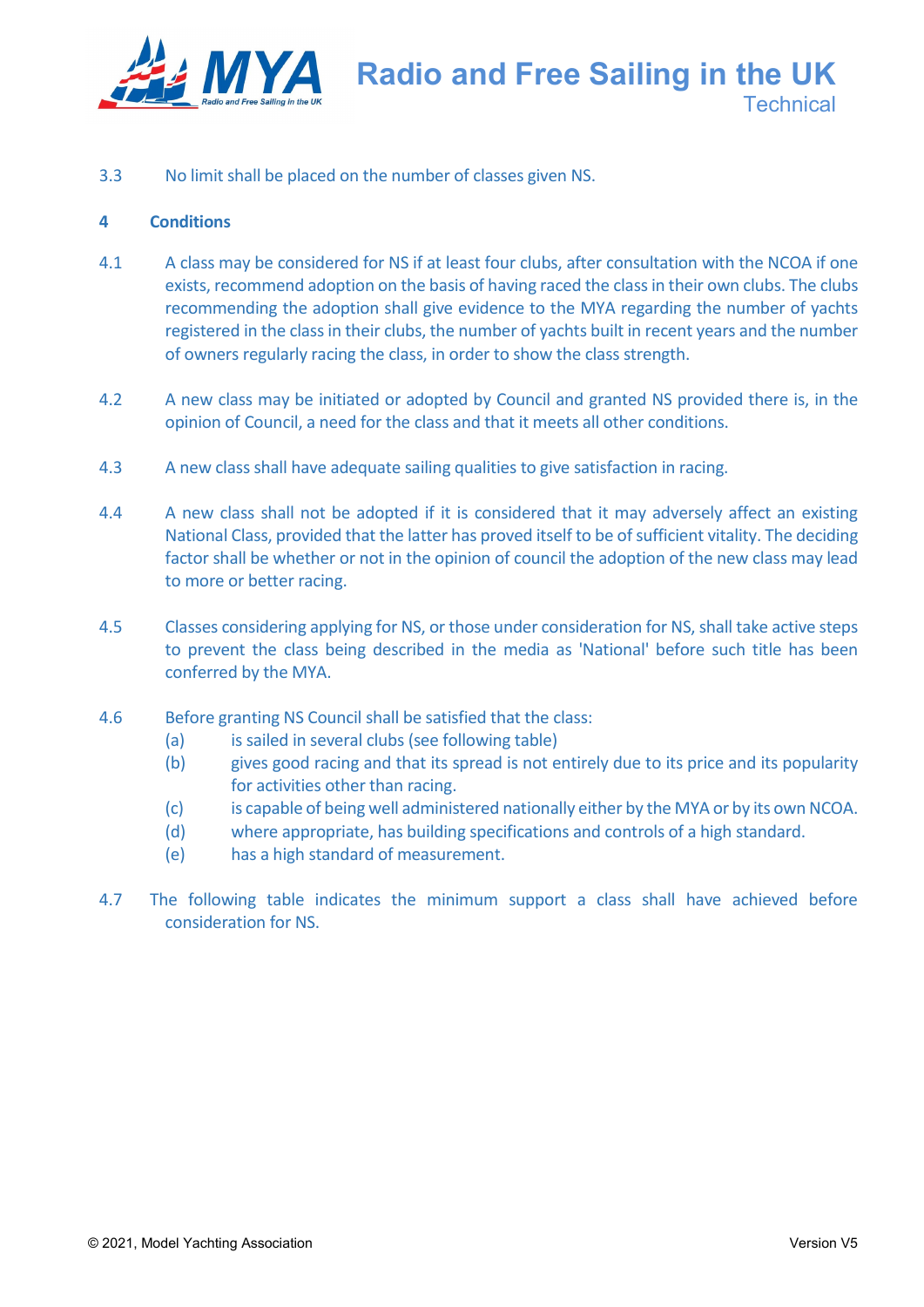

| <b>Free Construction Classes (Anybody can build)</b>    | <b>Remote Control</b> | <b>Free Sailing</b> |
|---------------------------------------------------------|-----------------------|---------------------|
| <b>Number of Clubs</b>                                  | 4                     | 4                   |
| <b>Total Number of Registrations</b>                    | 50                    | 25                  |
|                                                         |                       |                     |
| <b>Limited Construction Classes (Licensed builders)</b> |                       |                     |
| <b>Number of Clubs</b>                                  | 4                     | 4                   |
| <b>Total Number of Registrations</b>                    | 100                   | 25                  |
| <b>Series Construction Classes</b>                      |                       |                     |
|                                                         |                       |                     |
| <b>Number of Clubs</b>                                  | 5                     | 5                   |
| <b>Total Number of Registrations</b>                    | 150                   | 50                  |

#### **5 Administration**

- 5.1 Responsibility for the proper administration of the class in the UK rests with the MYA, whether it administers the class directly or delegates it to a NCOA. In the latter case the final authority of the MYA shall be acknowledged.
- 5.2 The MYA or the NCOA shall be entitled to collect fees from the owners in order to administer the class, and this may be stipulated in the class rules.
- 5.3 The MYA shall consult the NCOA and any other parties concerned before deciding the method for the allocation of sail numbers.
- 5.4 NCOAs are entitled to conduct MYA recognised District and National Championships.
- 5.5 The NCOA shall report annually to the annual general meeting of the MYA on its activities and financial status and the growth of the class in the UK.

#### **6 Measurement and Class Rules**

- 6.1 Measurement of the National Class shall be carried out by measurers officially recognised by the MYA or the NCOA where one exists.
- 6.2 Alterations to the class rules or to the constitution of the NCOA shall require the approval of the MYA.
- 6.3 The emblems, letters and numbers on the sails of a National Class shall be shown in accordance with the IYRR.
- 6.4 At District and National Championships the Sailing Instructions shall not amend or overide the Class Rules without prior approval of the MYA.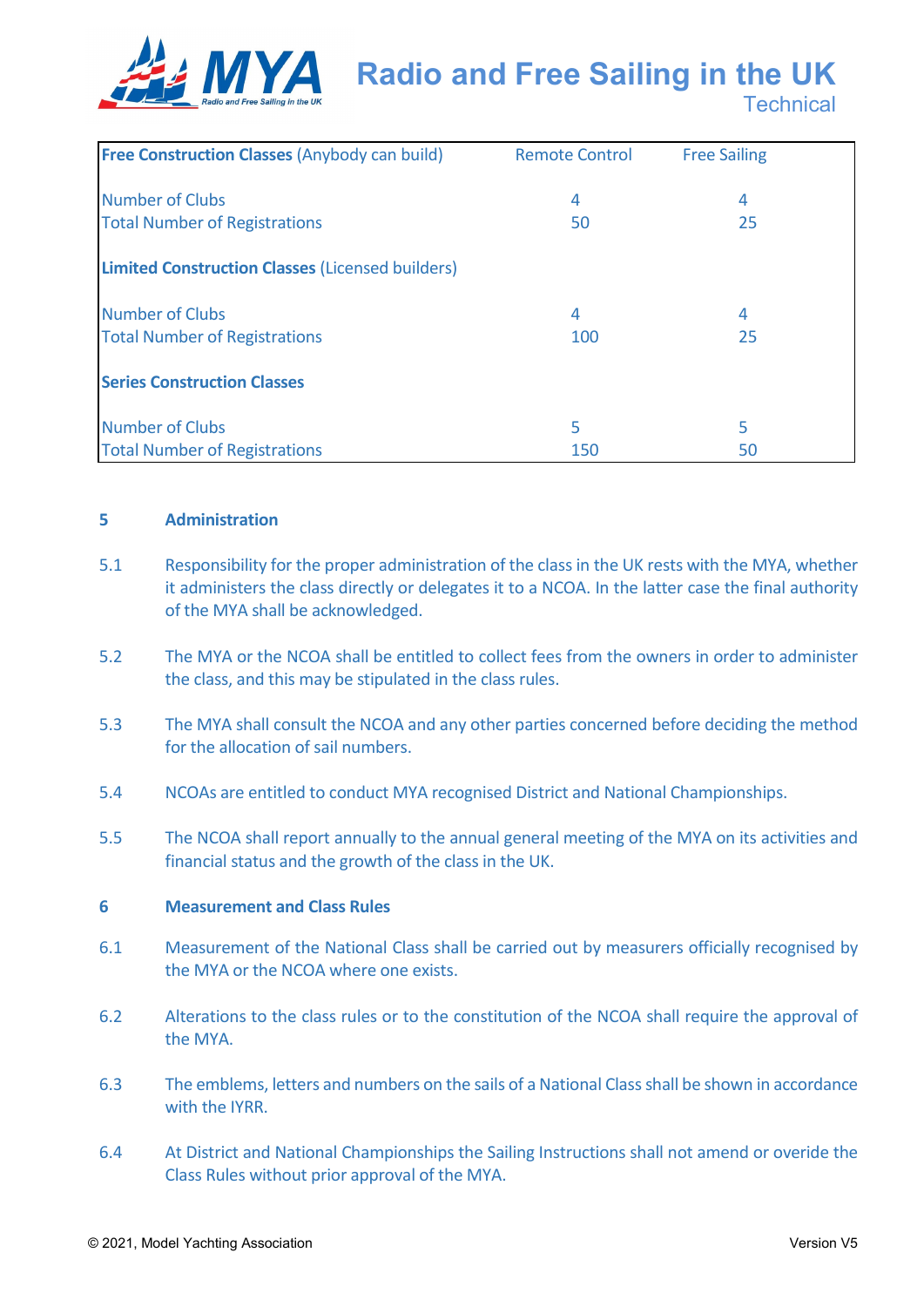

**Radio and Free Sailing in the UK**

**Technical** 

- 6.5 The body responsible for printing and issuing the class rules, certificates, measurement forms and plans shall be the MYA or the NCOA where one exists.
- 6.6 Interpretations or rulings concerning the class rules shall be given by the MYA unless a NCOA exists. Where a NCOA exists their interpretations and rulings shall require approval by the MYA.

#### **7 Withdrawal of National Status**

- 7.1 Council shall periodically review the existing National Classes and, where the class fails to meet the criteria in 7.3, withdraw NS.
- 7.2 Council shall give notice to clubs and the NCOA and give them time to respond before withdrawing NS from a class.
- 7.3 The following table indicates the support a class shall have reduced to before Council shall withdraw NS.

| <b>Free Construction Classes (Anybody can build)</b>    | <b>Remote Control</b> | <b>Free Sailing</b> |
|---------------------------------------------------------|-----------------------|---------------------|
|                                                         |                       |                     |
| <b>Number of Clubs</b>                                  | 3                     | 3                   |
| <b>Total Number of Registrations</b>                    | 30                    | 20                  |
| Three Year Average of NC Entries                        | 10                    | 10                  |
| <b>Limited Construction Classes (Licensed builders)</b> |                       |                     |
| <b>Number of Clubs</b>                                  | 3                     | 3                   |
| <b>Total Number of Registrations</b>                    | 70                    | 20                  |
| Three Year Average of NC Entries                        | 20                    | 10                  |
| <b>Series Construction Classes</b>                      |                       |                     |
| <b>Number of Clubs</b>                                  | 4                     | 4                   |
| <b>Total Number of Registrations</b>                    | 100                   | 40                  |
| <b>Three Year Average of NC Entries</b>                 | 25                    | 15                  |

7.4 Additionally Council may withdraw the NS from any class for any reason considered appropriate. In particular it may withdraw NS if:

- (a) the class is not giving true national class racing i.e. there are insufficient entries or represented clubs at major events.
- (b) the number of vachts being built is small.
- (c) the MYA's income from the building of new yachts or other sources is insufficient to compensate for the work the MYA carries out.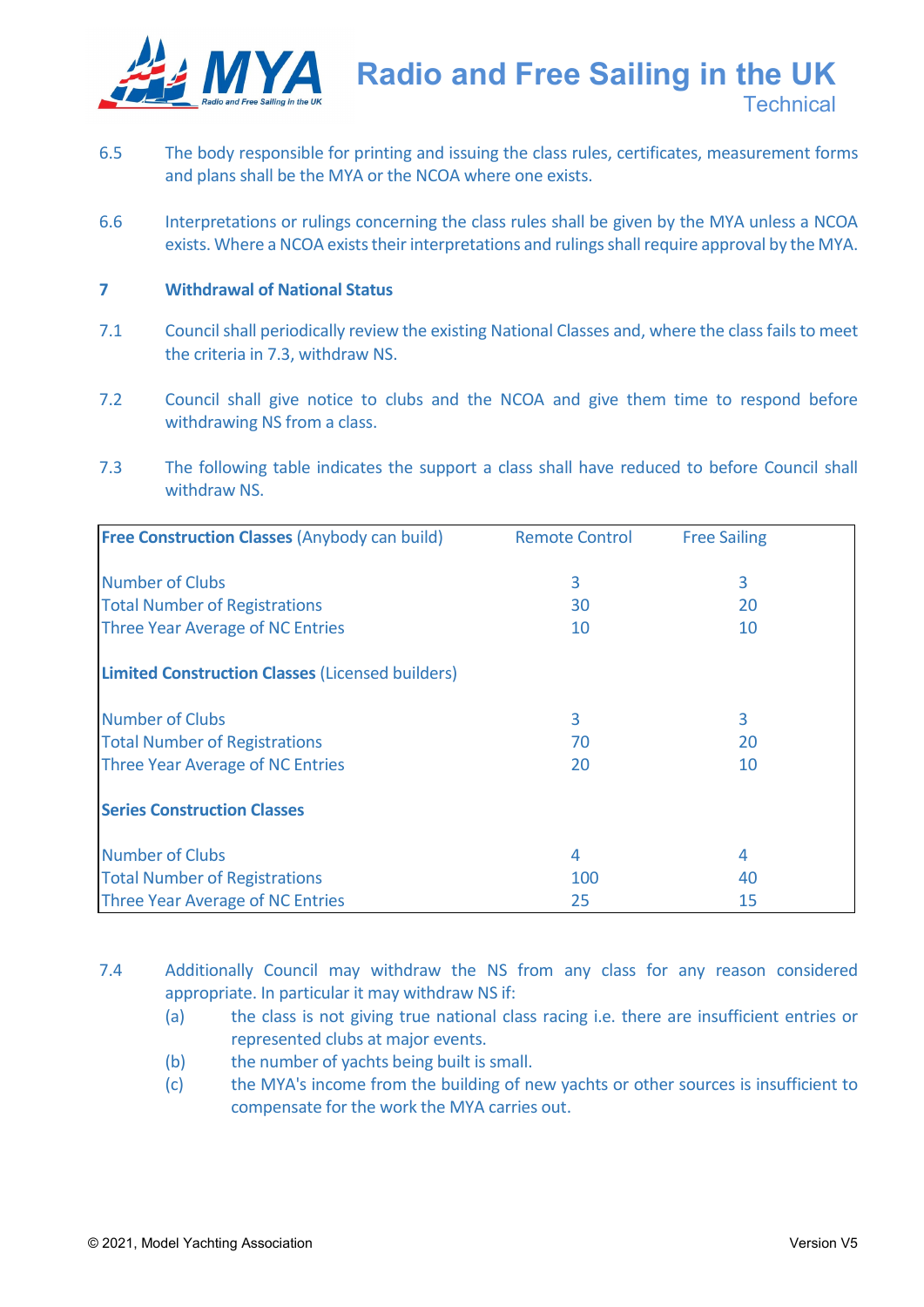

### Rationale for RRACNCs

#### **Why have written rules for ACNC?**

Without them how should we adopt a new class? What would adoption mean? What would National Status mean?

Every time a class wished to achieve the same status of the existing adopted classes there would be discussion by council, perhaps motions to the AGM. Much time would be spent debating the various issues. The outcome would be entirely dependent on the make-up of council at that time, their whims and preferences, or perhaps a narrow vote at an AGM where the opportunity for a 'fair hearing' on technical matters rarely exists.

The use of written RRACNC introduces a heavy flywheel into the system. It is still possible to amend those rules, but generally, once introduced, rules are rarely changed without good reason. Hence stability is introduced. Manufacturers and class owners' associations can learn where the goal posts are.

#### **Where have the existing RRACNC come from?**

The original version of the proposed draft was adopted by council at its January 1988 meeting to fill the vacuum which existed in this important policy area.

The original version was transcribed directly from the (still extant?) IMYRU version with amendments to make it suitable for our use.

The minimum figures of registrations for classes for INTERNATIONAL Status are

| <b>Free Construction</b> | 100 |
|--------------------------|-----|
| Limited                  | 200 |
| <b>Series</b>            | 500 |

The figures used in the MYA version reflect these numbers because it was considered that International Status would be a natural aspiration of any successful class with NS. Conversely any class with International Status would probably achieve the levels for NS.

#### **What did they replace?**

Prior to that time there was only the very vaguest MYA 'policy'. Most people seemed to think it only necessary to have 50 yachts (registered?) in a class before it would automatically be 'recognised'. Earlier the Mickey Finn and 575 classes had been 'recognised' but neither achieved immediate full MYA National Status in the sense that there were national championships, registers, measurers, etc nor did this state develop.

#### **What benefits do RRACNC bring to the MYA?**

A very clear policy concerning ACNC would appear to be one of the most important for the MYA as it has a direct bearing on the future growth of the sport through new classes. It also helps to deal with the other end of the life of a class.

Once a class is dropped from NS the MYA is no longer responsible for staging its NC and the responsibility for the registration and maintenance of the class rules would end. Thus there is a work saving and the fixture list becomes freed of events which receive little support. The owners would probably form an ad hoc OA and manage their class and events to suit themselves, quite probably to greater satisfaction.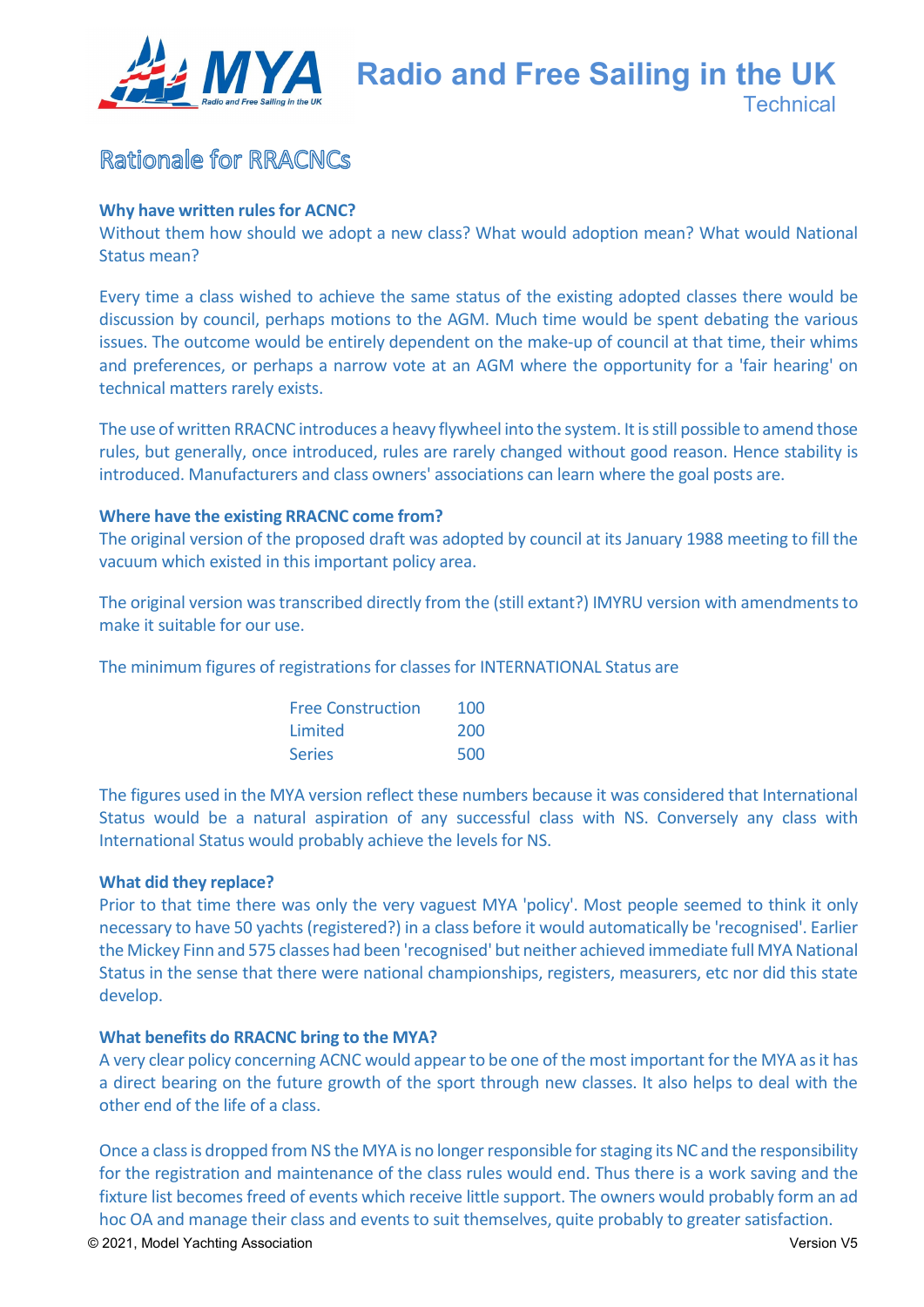

By dropping a class from NS we reduce the publicity the class gets and focus more attention on the healthy classes.

#### **New growth**

There is a large potential market for a good quality One Design type yacht made by mass production techniques, both in this country and worldwide. Should such a yacht be made the potential benefit to the sport in this country is enormous, as would be the benefit to the manufacturers of achieving National Status. This would add impetus to the sale of yachts as it is an endorsement by the national body for the sport that the yacht is suitable for racing.

However, adopting any mass produced yacht would not necessarily benefit the MYA. A One Design class with non-existent or poor quality control of hulls and/or class rules would be a liability for the MYA. Hence the RRACNC provide for the checking of the suitability of manufacturing methods (where appropriate), the class rules and the constitution of the owners' association. Clear guide-lines concerning the level of back up for such a class are given and would help to ensure that any class likely to achieve the necessary target levels is worthy of adoption as a National Class.

#### **Dead wood**

Council recently discussed the state of the FS 10R class and considered that it did not meet the reasonable requirements for continuing to accord NS (it was argued that the minimum requirements for first granting NS were not the same as the minimum requirements for continuing to accord NS). Notification was put in an Acquaint that NS would be withdrawn at some specified date if support did not improve. This should have the effect of galvanising the owners to seriously consider their position and either build and support the class, or spend their energy on something else.

Should a class of existing low strength be dropped from NS it is quite likely the owners would continue to race exactly as they had done before. Most of these classes survive on local strength rather than a thin even spread of support.

By setting specific targets in terms of numbers of registered yachts and competitors at NCs the lower limit for NS is clearly defined.

INCLUDED FOR GUIDANCE